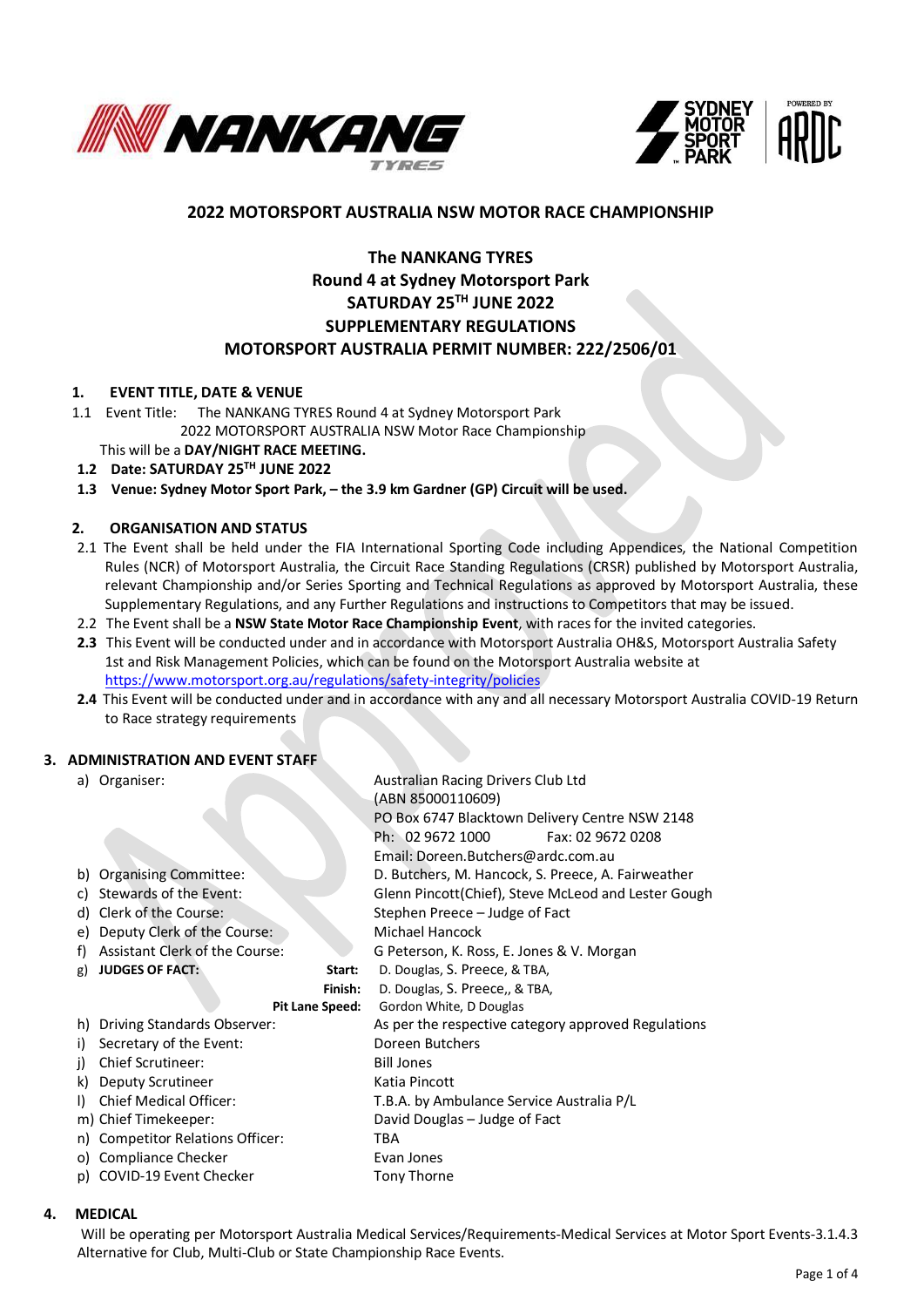# **5. CIRCUIT DETAILS**

- a) Length: 3.9 km
	-
- 

b) Direction: Anti - Clockwise c) Track Density: The maximum number of starters permitted in any race will be in accordance with Motorsport Australia guidelines as follows: Formula Vee (54), Production Sports (47), SuperSports (38), HQ Holdens (54), Production Touring (54), SupereKarts (60) Improved Production O2L & U2L (47 & 47)

# **6. ENTRIES**

Entries for this Event will be made via the ARDC Online Event Entry System; <https://ardconline.com.au/Account/Login?ReturnUrl=%2F>

| b) | <b>Opening date:</b><br>a) Early Discount Closing date:<br><b>Late Entries Final Closing:</b> | On approval of these Regulations<br>WEDNESDAY 1ST JUNE 2022<br><b>MONDAY 13th JUNE 2022</b> | <b>COB 17:00hrs</b><br><b>COB 17:00hrs</b>     |                                  |
|----|-----------------------------------------------------------------------------------------------|---------------------------------------------------------------------------------------------|------------------------------------------------|----------------------------------|
| C) | DAY/NIGHT Entry Fee: SPRINT RACES:                                                            | A.R.D.C. Members<br><b>Non-members</b>                                                      | \$440 (including GST)<br>\$490 (including GST) | Late Fee \$490<br>Late Fee \$540 |
| d) | Entry Fee; Enduro Races                                                                       | A.R.D.C. Members<br><b>Non-members</b>                                                      | \$750 (including GST)<br>\$790 (including GST) | Late Fee \$810<br>Late Fee \$850 |

Additional category (in same car) - **\$180** (including GST) – ARDC members

 **\$210** (including GST) – Non-members

# **Competitors should contact the ARDC to facilitate any Additional Category Entry.**

- e) Entries shall be accepted in order of receipt.
- f) The Organiser reserves the right to refuse entry to any Competitor in accordance with the NCR's.

# **7. EVENTS**

- 7.1 These races will be held in accordance with the 2022 Motorsport Australia Manual and the relevant Sporting & Technical Regulations and appendices for 2022, and ALL current **COVID-19 Regulations** from **al**l relevant parties at the time of the Event.
- 7.2 Races will be conducted for vehicles complying with Regulations for the following categories; Formula Vee (54), Production Sports (47), SuperSports (38), HQ Holdens (54), Production Touring (54), SuperKarts (60) Improved Production O2L & U2L (47 & 47)
- 7.3 In order to maximise track time and racing laps for all categories, ARDC in consultation with Motorsport Australia reserve the right to combine events. This will be done with due consideration to the State Championships and the categories concerned. Any such combination will be advised in the Race Event Schedule.
- 7.4 Qualifying will take place on Saturday 25THof JUNE 2022. The Organiser reserves the right to postpone, abandon or cancel the Event in accordance with the NCR's.

# **8. LICENCE & MEMBERSHIP REQUIREMENTS**

 8.1 Competitors must hold a current Motorsport Australia-Affiliated Car Club Membership unless they comply with 8.2.1 or 8.2.2 below.

8.2 If the Competitor for this event is NOT the OWNER OF THE VEHICLE, the relevant form must be completed and emailed t[o race@ardc.com.au.](mailto:race@ardc.com.au) This may be done by the Competitor sending the form from the ARDC Online EES, or to the please follow the link, complete, and submit the

#### **Automobile Legal Owner's Declaration**

[https://motorsport.org.au/docs/default-source/log-book/motorsport-australia\\_automobile-legal-owners](https://motorsport.org.au/docs/default-source/log-book/motorsport-australia_automobile-legal-owners-declaration6566d1e1872d444b8032b7a927eab939.pdf?sfvrsn=4dbc5147_16)[declaration6566d1e1872d444b8032b7a927eab939.pdf?sfvrsn=4dbc5147\\_16](https://motorsport.org.au/docs/default-source/log-book/motorsport-australia_automobile-legal-owners-declaration6566d1e1872d444b8032b7a927eab939.pdf?sfvrsn=4dbc5147_16)

- 8.3 Each Driver must hold a minimum of a Motorsport Australia Circuit competition licence, unless noted otherwise against a particular Event or specified otherwise in the Sporting Regulations for the relevant category Championship/Series or;
	- 8.3.1 Hold a Motor Sport New Zealand competition licence and valid Tasman Visa for the event or
	- 8.3.2 Hold the minimum of the highest-grade National Licence issued by a foreign ASN required for the Event and obtain approval to compete from the ASN that issued their licence. Each such Driver and Competitor: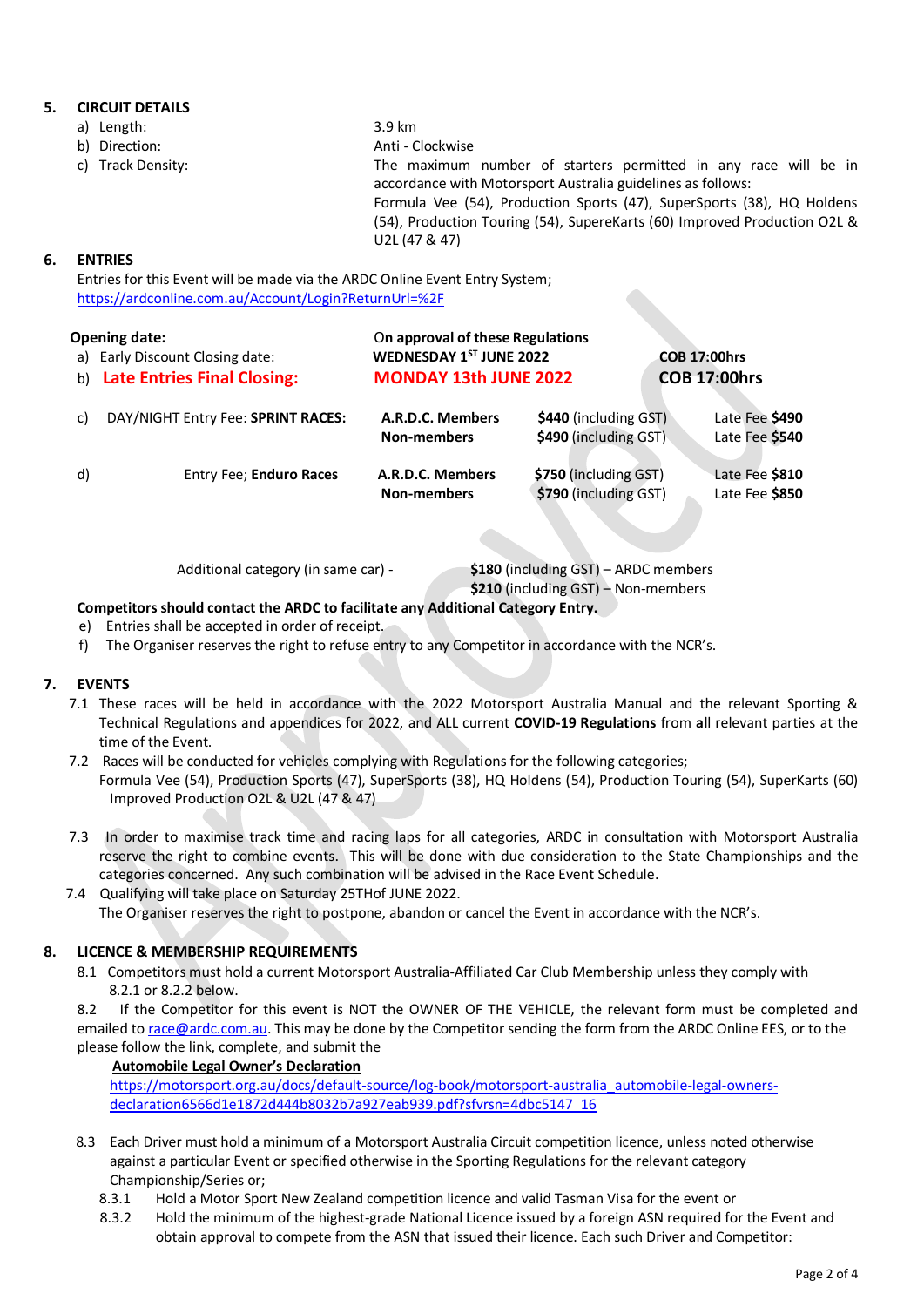- 8.3.2.1 Will be ineligible to score points in a Championship/Cup/Series/Trophy etc. connected with the Event: and
- 8.3.2.2 Shall be required to receive an authorisation to compete from Motorsport Australia prior to the Event

## **9. AWARDS/PRIZES**

Awards for this Event will be in the form of trophies and will be provided by the Organiser.

They will be awarded as per the relevant category Sporting Regulations, approved by Motorsport Australia for 2022, and in conjunction with the 2022 Motorsport Australia NSW Motor Race Championship Sporting Regulations Chapter 3 – Awards and Pointscores. **Round Awards will be presented on the day on the ARDC/SMSP PODIUM, AFTER THE RACE AFTER THEIRS.**

## **10. AUTOMATIC TIMING**

The Organisers utilise an automatic timing system that requires all cars to be fitted with a Data 1 transmitter. Competitors must provide the transmitter. Transmitters are available from Dorian Industries, Factory 1, 29 Graham Court, Hoppers Crossing VIC, 3029. Phone: + 61 3 9931 1371.

#### **11. PRIVATE PRACTICE AVAILABILITY**

 $S$ ydney Motor Sport Park is available for Private Practice on Friday 24<sup>TH</sup> JUNE 2022.

Entry for Private Practice can be made **during** the Online Entry System process.

The GST inclusive cost is **\$210** per day or **\$180** per day to members of **the A.R.D.C.**

**The Closing Date** for online entries is **WEDNESDAY 22nd JUNE 2022.** Entry can be made on the day at a cost of **\$240** per day, or **\$210** per day to members of the A.R.D.C.

## **12. GARAGE AND PADDOCK ALLOCATION**

The On-line Entry System allows the BOOKING & RESERVING of Garages and Carports. **ARDC members are given 1st offer of Garages**, ie they can **BOOK** a garage. Non-members are only allowed to **Reserve** a Garage initially. (If you do receive a Garage it is recommended that you bring your own padlock).

## **13. CREDENTIALS**

All Competitors should enter Sydney Motor Sport Park via Gate A off Ferrers Road.

**4 Tickets PER VEHICLE, will be made available for** Pit Crew, including the Driver. This may be updated in any Further Supplementary Regulations that may be issued for this event.

Further information will be based on **NSW Govt COVID-19 Updates.**

Pit Lane wristband passes can be issued at Friday practice and will be valid all weekend.

If you need to withdraw your entry you must advise the ARDC in writing no later than 17:00hrs on **Monday 21st JUNE 2022.** COB 17:00hrs. The ARDC will not consider refunds unless this requirement is strictly adhered to. A \$25.00 administration fee will be charged for ALL withdrawals. If a Competitor pays to attend Friday practice then suffers a mechanical failure which prevents them racing the ARDC will refund 50% of the race Entry Fee if advised in person or email or fax **before 17:00hrs Friday 25th JUNE 2022.**

# **14. TARGETED SCRUTINY**

Scrutiny at this event will be undertaken under the Motorsport Australia Targeted Scrutiny process, and Motorsport Australia **RETURN TO RACE.** *Self-Scrutiny Statement of Vehicle Compliance* will be **emailed** to you and must be completed and submitted by **COB FRIDAY 17th JUNE 2022.**

## 14.1 If there is a requirement for the **Vehicle Owner's Declaration** to be needed, it **must be FILLED IN AND SUBMITTED PRIOR TO THE CLOSING DATE FOR THE EVENT.**

All vehicles must comply with the relevant requirements for their category. The Chief Scrutineer for the Event will determine which vehicles will be audited and those Competitors will be advised of a time in which the audit will occur at Event Documentation Scrutiny. A Motorsport Australia Vehicle Log Book must be presented. Competitors and Drivers must comply with the Motorsport Australia requirements at the time of entry. Motorsport Australia **RETURN TO RACE Event Organiser COVID-19 Matrix** guidelines will be adhered to for this event.

All Competitors must wear apparel in compliance with Schedule D of the Motorsport Australia Manual. All footwear, socks and gloves must comply with FIA 8856-2000 standard.

All Competitors must wear apparel in compliance with Schedule D of the Motorsport Australia Manual. All footwear, socks and gloves must comply with FIA 8856-2000 standard.

#### **15. FUEL**

RaceFuels are the fuel provider for this Event. They can be contacted via email or phone racefuels.com.au,